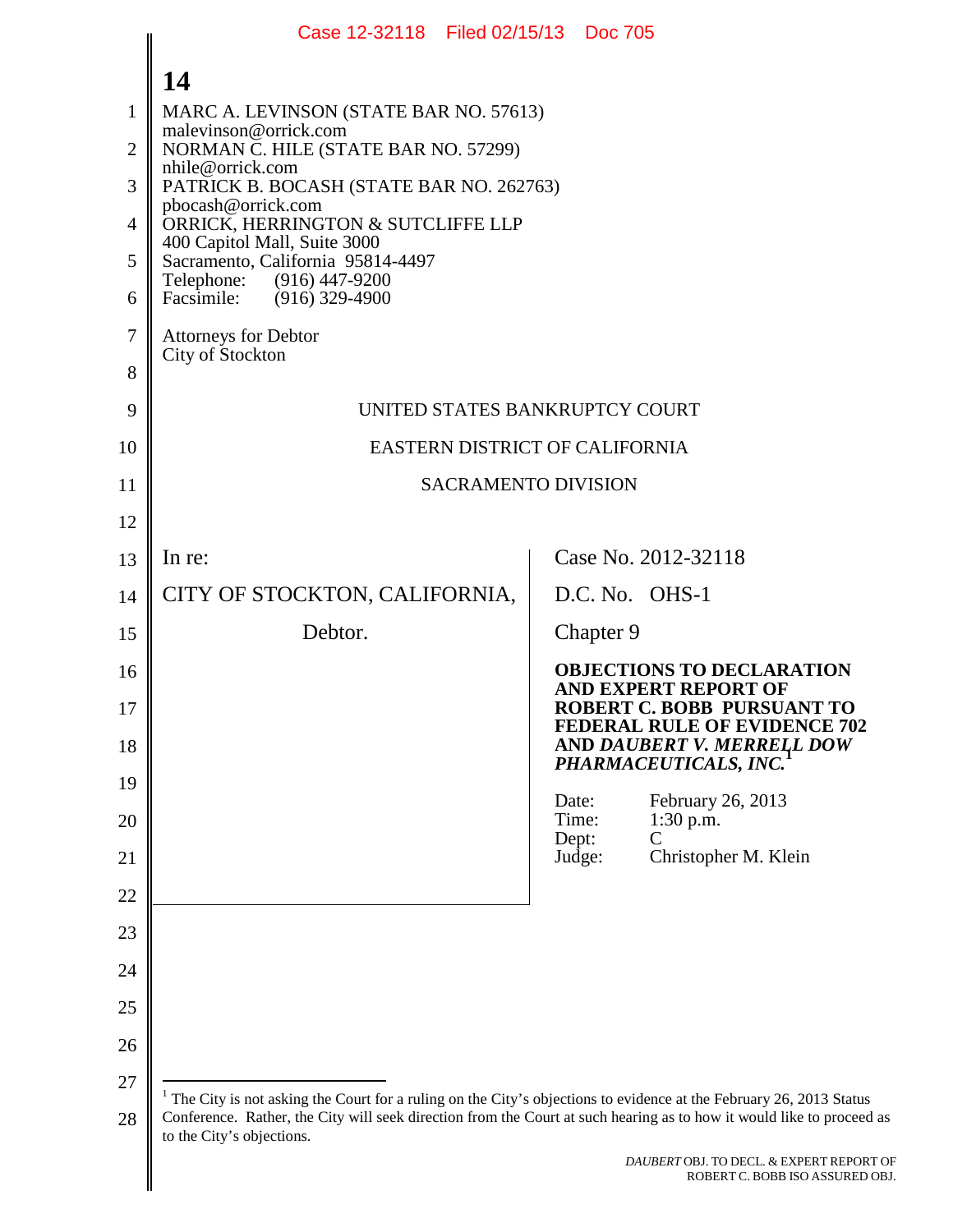|                |      |           | Case 12-32118 Filed 02/15/13 Doc 705                                                                                                                                                                           |      |
|----------------|------|-----------|----------------------------------------------------------------------------------------------------------------------------------------------------------------------------------------------------------------|------|
| 1              |      |           | <b>TABLE OF CONTENTS</b>                                                                                                                                                                                       |      |
| $\overline{c}$ |      |           |                                                                                                                                                                                                                | Page |
| 3              | I.   |           |                                                                                                                                                                                                                |      |
| 4              | Π.   |           |                                                                                                                                                                                                                |      |
|                |      | A.        |                                                                                                                                                                                                                |      |
|                |      | <b>B.</b> | The Expert Testimony In The Bobb Declaration And Bobb Report Is<br>Irrelevant To The Question Of The City's Eligibility For Chapter 9 And Is                                                                   |      |
| 7<br>8         |      | C.        | Bobb's Opinion That The City Should Have Sought Further Concessions<br>From CalPERS Is Inadmissible As To The City's Satisfaction Of The<br>Negotiation Requirement of $\S 109(c)(5)(B)$ Because It Is A Legal |      |
|                |      | D.        | Bobb's Expert Opinions As To Specific Proposals For Increasing<br>Revenues And Cutting Costs Are Inadmissible Because They Are Not                                                                             |      |
| 12             |      |           | The Bobb Report Offers No Support For The Assumption That The<br>1.<br>City Could Have Successfully Passed Multiple New Tax Increases                                                                          |      |
|                |      |           | The Bobb Report Provides No Independent Analysis Of The<br>2.                                                                                                                                                  |      |
|                | III. |           |                                                                                                                                                                                                                |      |
| 16<br>17       |      |           |                                                                                                                                                                                                                |      |
|                |      |           |                                                                                                                                                                                                                |      |
|                |      |           |                                                                                                                                                                                                                |      |
|                |      |           |                                                                                                                                                                                                                |      |
|                |      |           |                                                                                                                                                                                                                |      |
|                |      |           |                                                                                                                                                                                                                |      |
|                |      |           |                                                                                                                                                                                                                |      |
|                |      |           |                                                                                                                                                                                                                |      |
|                |      |           |                                                                                                                                                                                                                |      |
|                |      |           |                                                                                                                                                                                                                |      |
|                |      |           | DAUBERT OBJ. TO DECL. & EXPERT REPORT OF<br>$-i-$<br>ROBERT C. BOBB ISO ASSURED OBJ.                                                                                                                           |      |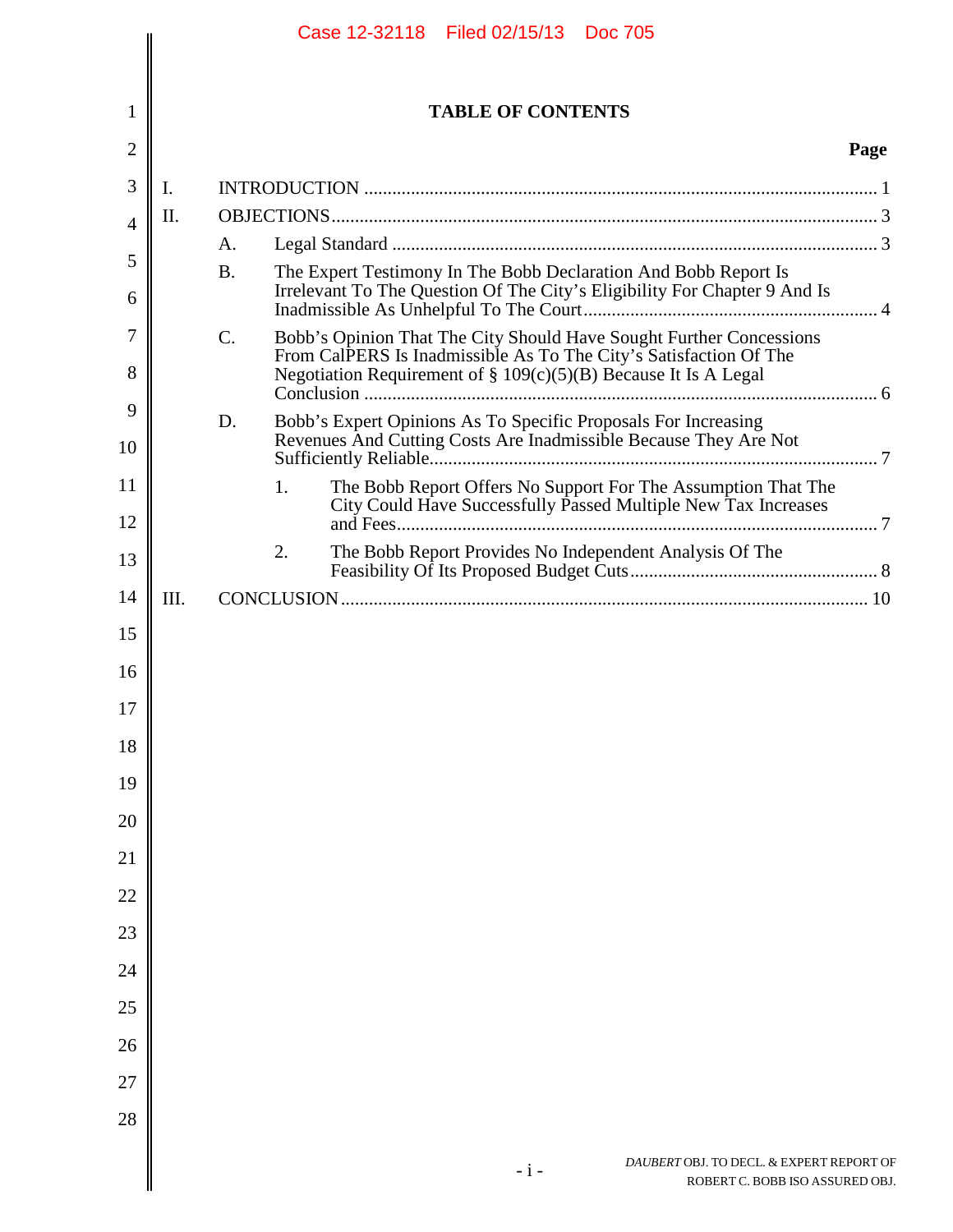|                | Case 12-32118 Filed 02/15/13 Doc 705                                                  |  |
|----------------|---------------------------------------------------------------------------------------|--|
|                |                                                                                       |  |
| 1              | <b>TABLE OF AUTHORITIES</b>                                                           |  |
| $\overline{2}$ | Page(s)                                                                               |  |
| 3              | <b>FEDERAL CASES</b>                                                                  |  |
| $\overline{4}$ | California ex rel. Brown v. Safeway, Inc.,                                            |  |
| 5              | 615 F.3d 1171 (9th Cir. 2010) on reh'g en banc sub nom. California ex rel. Harris v.  |  |
| 6              | Daubert v. Merrell Dow Pharm, Inc.,                                                   |  |
| 7              |                                                                                       |  |
| 8              | Elsayed Mukhtar v. California State Univ., Hayward,                                   |  |
| 9              | 299 F.3d 1053 (9th Cir. 2002) amended sub nom. Mukhtar v. California State Univ.,     |  |
| 10             | General Elec. Co. v. Joiner,                                                          |  |
| 11             |                                                                                       |  |
| 12             | Guidroz-Brault v. Missouri Pac. R. Co.,                                               |  |
| 13             |                                                                                       |  |
| 14             | In re Air Disaster at Lockerbie Scotland on Dec. 21, 1988,                            |  |
| 15             | In re Cloobeck,                                                                       |  |
| 16             |                                                                                       |  |
| 17             | In re Pierce Cnty. Hous. Auth.,                                                       |  |
| 18             |                                                                                       |  |
| 19             | Kumho Tire Co., Ltd. v. Carmichael,                                                   |  |
| 20             | Nationwide Transp. Fin. v. Cass Info. Sys., Inc.,                                     |  |
| 21             |                                                                                       |  |
| 22             | Primiano v. Cook,                                                                     |  |
| 23             |                                                                                       |  |
| 24             | Stilwell v. Smith & Nephew, Inc.,                                                     |  |
| 25             | United States v. Lukashov,                                                            |  |
| 26             |                                                                                       |  |
| 27             | United States v. Redlightning,                                                        |  |
| 28             |                                                                                       |  |
|                |                                                                                       |  |
|                | DAUBERT OBJ. TO DECL. & EXPERT REPORT OF<br>- ii -<br>ROBERT C. BOBB ISO ASSURED OBJ. |  |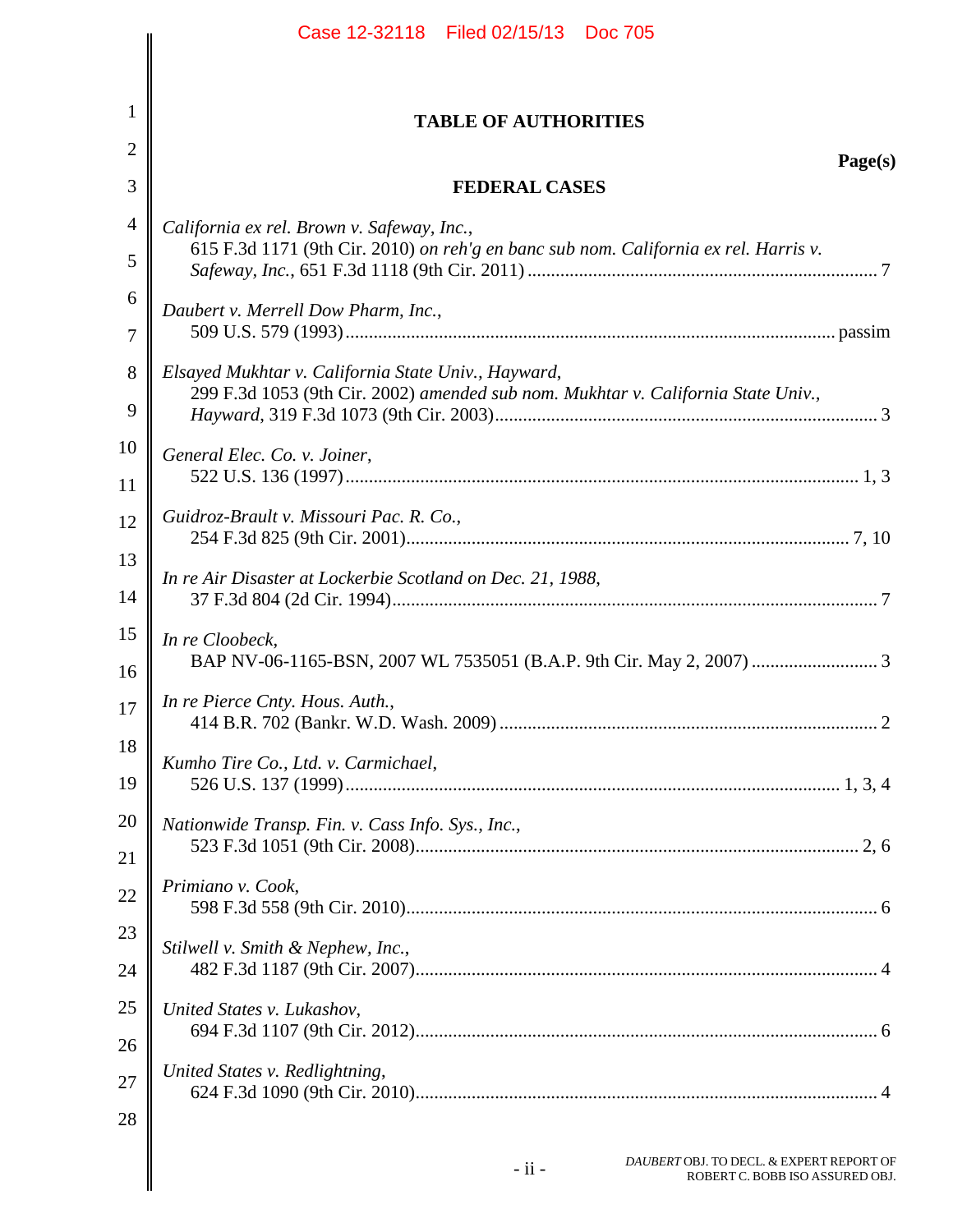|          | Case 12-32118 Filed 02/15/13 Doc 705                             |  |
|----------|------------------------------------------------------------------|--|
|          |                                                                  |  |
| 1        | <b>TABLE OF AUTHORITIES</b>                                      |  |
| 2        | (cont'd)                                                         |  |
| 3        | Page(s)                                                          |  |
| 4        | White v. Ford Motor Co.,                                         |  |
| 5        | 312 F.3d 998 (9th Cir. 2002) opinion amended on denial of reh'g, |  |
| 6        |                                                                  |  |
| 7        | FEDERAL STATUTES, RULES, REGULATIONS                             |  |
| 8        | 11 U.S.C.                                                        |  |
| 9        |                                                                  |  |
| 10       |                                                                  |  |
| 11       |                                                                  |  |
| 12       |                                                                  |  |
| 13       |                                                                  |  |
| 14       |                                                                  |  |
| 15       | <b>OTHER AUTHORITIES</b>                                         |  |
| 16       |                                                                  |  |
| 17       |                                                                  |  |
| 18       |                                                                  |  |
| 19       |                                                                  |  |
| 20       |                                                                  |  |
| 21       |                                                                  |  |
| 22       |                                                                  |  |
| 23<br>24 |                                                                  |  |
| 25       |                                                                  |  |
| 26       |                                                                  |  |
| 27       |                                                                  |  |
| 28       |                                                                  |  |
|          | DAUBERT OBJ. TO DECL. & EXPERT REPORT OF                         |  |
|          | - iii -<br>ROBERT C. BOBB ISO ASSURED OBJ.                       |  |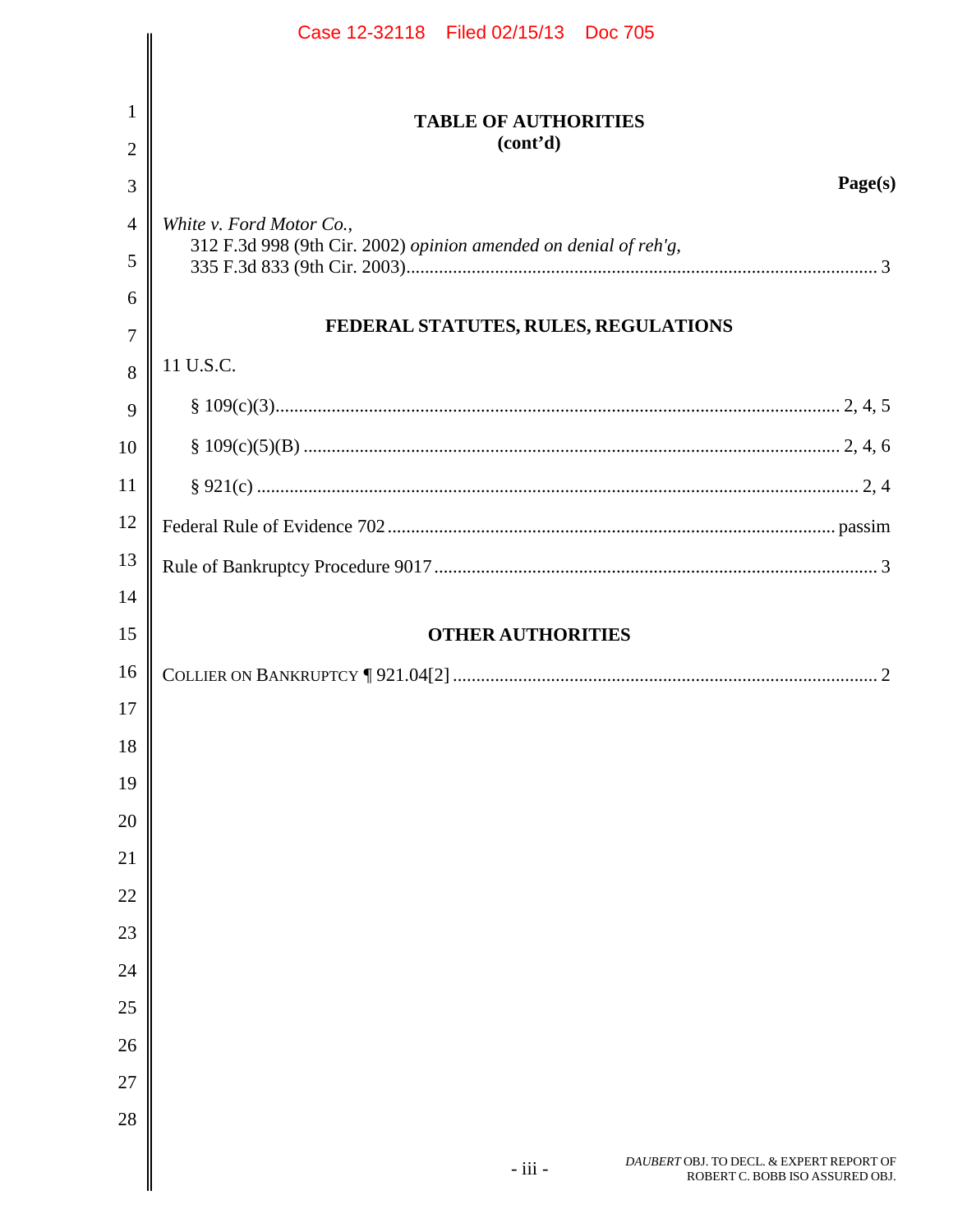<span id="page-4-3"></span><span id="page-4-0"></span>1 2 3 4 5 6 7 8 9 10 11 12 The City of Stockton (the "City") hereby submits the following objections to the Declaration of Robert C. Bobb In Support of Supplemental Objection of Assured Guaranty Corp. and Assured Guaranty Municipal Corp. to Debtor's Chapter 9 Petition and Statement of Qualifications filed June 28, 2012 (the "Bobb Declaration" in support of the "Assured Obj." to the City's "Petition") and the accompanying Expert Report of Robert C. Bobb (the "Bobb Report"), pursuant to Federal Rule of Evidence 702 and *Daubert v. Merrell Dow Pharm, Inc.*, 509 U.S. 579 (1993). These objections are made in addition to those objections raised in the City's "Objections To Declaration And Expert Report Of Robert C. Bobb In Support Of Supplemental Objection Of Assured Guaranty Corp. And Assured Guaranty Municipal Corp. To Debtor's Chapter 9 Petition And Statement Of Qualifications" and focus on the helpfulness, qualifications, and reliability of the expert opinions rendered by Robert C. Bobb ("Bobb") in the Bobb Declaration and Bobb Report.

13

## <span id="page-4-2"></span><span id="page-4-1"></span>**I. INTRODUCTION**

14 15 16 17 18 19 20 21 22 23 24 25 In *Daubert*, the Supreme Court recognized and reaffirmed that the Federal Rules of Evidence require courts to perform a "gatekeeping role" with regards to the admissibility of expert opinion testimony. 509 U.S. at 597; *see also Kumho Tire Co., Ltd. v. Carmichael*, 526 U.S. 137, 149 (1999) (holding that the *Daubert* "gatekeeping" obligation applies to all expert testimony, not just "scientific" testimony); *General Elec. Co. v. Joiner*, 522 U.S. 136, 142 (1997). This gatekeeping obligation requires courts considering the admissibility of expert opinions based on scientific, technical, or otherwise specialized knowledge to ensure that the expert is properly qualified to render the proffered opinion, that the proffered opinion will be helpful to the trier of fact, and that the proffered opinion is based upon sufficiently reliable information, principles, and methodologies. *See* FRE 702. Put more simply, courts at the trial level "must ensure that any and all [expert opinion] admitted is not only relevant, but reliable." *Daubert*, 509 U.S. at 589. The Bobb Declaration and Bobb Report fail these fundamental criteria.

26 27 28 As a preliminary matter, the entirety of both Bobb's Declaration and Bobb's Report is inadmissible because neither offers any opinion testimony that would be relevant or helpful to the Court in deciding the questions that are actually before it. The City has presented evidence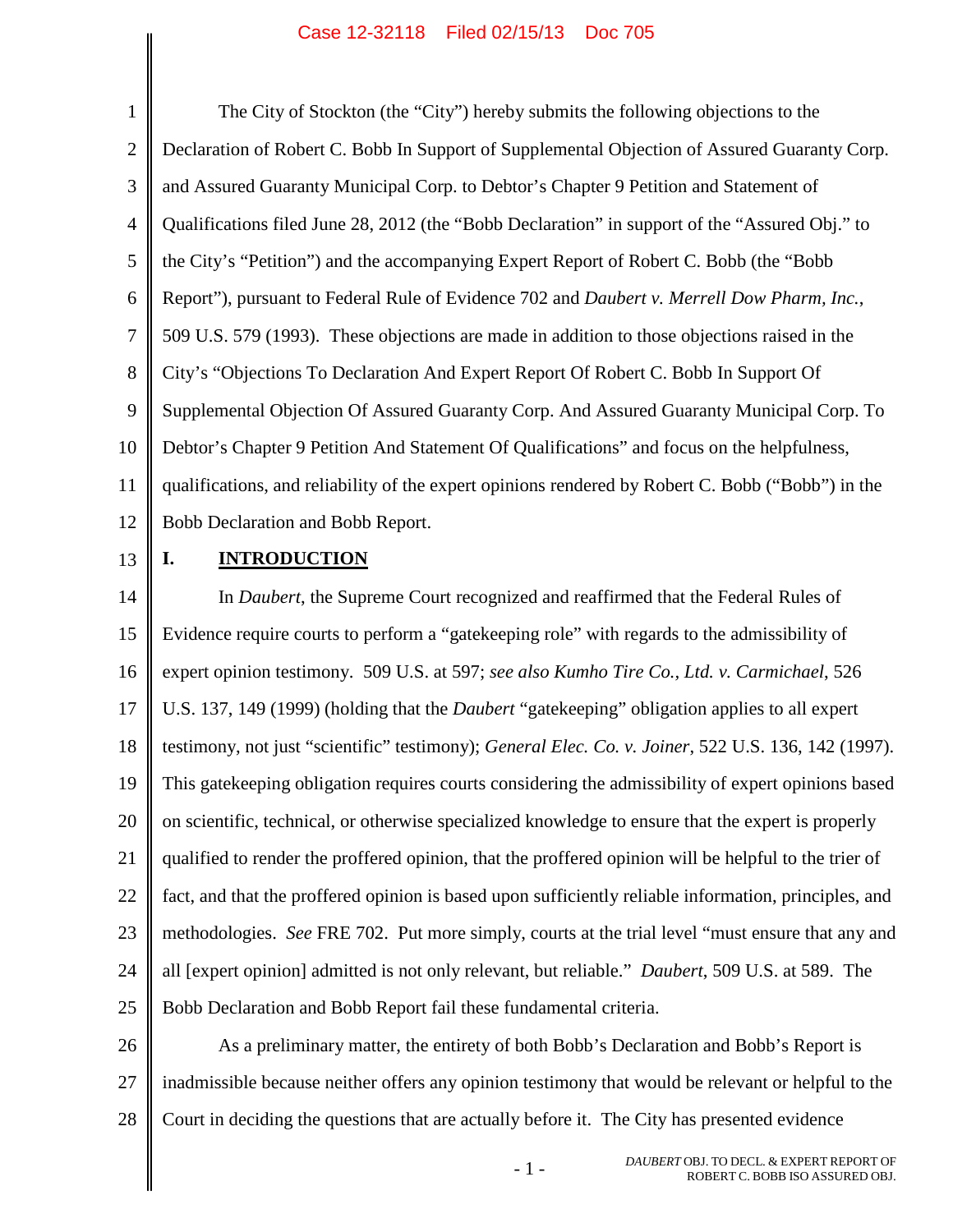<span id="page-5-4"></span><span id="page-5-3"></span><span id="page-5-2"></span>1 2 3 4 5 6 7 8 9 10 11 12 13 14 15 16 17 18 19 20 21 22 23 24 25 26 showing that it meets the requirements for chapter 9 eligibility, including (1) that the City is a municipality; (2) that the City is authorized by California law to bring its Petition; (3) that the City is insolvent as defined under 11 U.S.C.  $\S$  109(c)(3); (4) that the City desires to effect a plan to adjust its debts; (5) that the City has met the negotiation requirement of  $\S$  109(c)(5)(B); and, finally (6) that the City has filed its Petition in good faith pursuant to § 921(c). *See generally* City Of Stockton's Memorandum Of Facts And Law In Support Of Its Statement Of Qualifications Under Section 109(c) Of The United States Bankruptcy Code ("Mem."). The Assured Obj., meanwhile, contends that the City is not in fact insolvent under section  $109(c)(3)$ , has not met the negotiation requirement of section  $109(c)(5)(B)$ , and did not file its Petition in good faith as required by section 921(c). Bobb's Declaration and Report, however, offer no opinion testimony relevant to the Court's determination of the City's solvency, negotiations, or good faith. Instead, Bobb's expert opinion boils down to the contention that the City could have avoided insolvency if it had instituted a host of draconian, and potentially impossible, fiscal measures. Regardless of whether this contention is true (which the City maintains it is not), it has no bearing whatsoever on the question of whether or not the City was insolvent on June 28, 2012. Nor does the City's "failure" to adopt the measures laid out in Bobb's Report affect the Court's determination of the City's good faith in filing its Petition. *See In re Pierce Cnty. Hous. Auth.*, 414 B.R. 702, 711 (Bankr. W.D. Wash. 2009) (laying out the factors for determination of good faith under § 921(c)) (citing COLLIER ON BANKRUPTCY  $\P$  921.04[2]). Lastly, Bobb's implication that the City's decision not to seek concessions from CalPERS fails the negotiation requirement of  $\S$  109(c)(5)(B), in addition to being erroneous, is inadmissible both because it is entirely outside the scope of Bobb's expertise and because it amounts to a legal conclusion. *See Nationwide Transp. Fin. v. Cass Info. Sys., Inc.*, 523 F.3d 1051, 1058 (9th Cir. 2008) (expert witnesses may not give an opinion as to a legal conclusion). Thus, the expert opinions stated in Bobb's Declaration and Expert Report do nothing to aid the Court's determination of the City's eligibility for chapter 9, and as such are inadmissible.

<span id="page-5-5"></span><span id="page-5-1"></span><span id="page-5-0"></span>27

28 Moreover, much of the Bobb Report, as described in detail below, is also inadmissible because it is based on incomplete information, unwarranted assumptions and speculation, and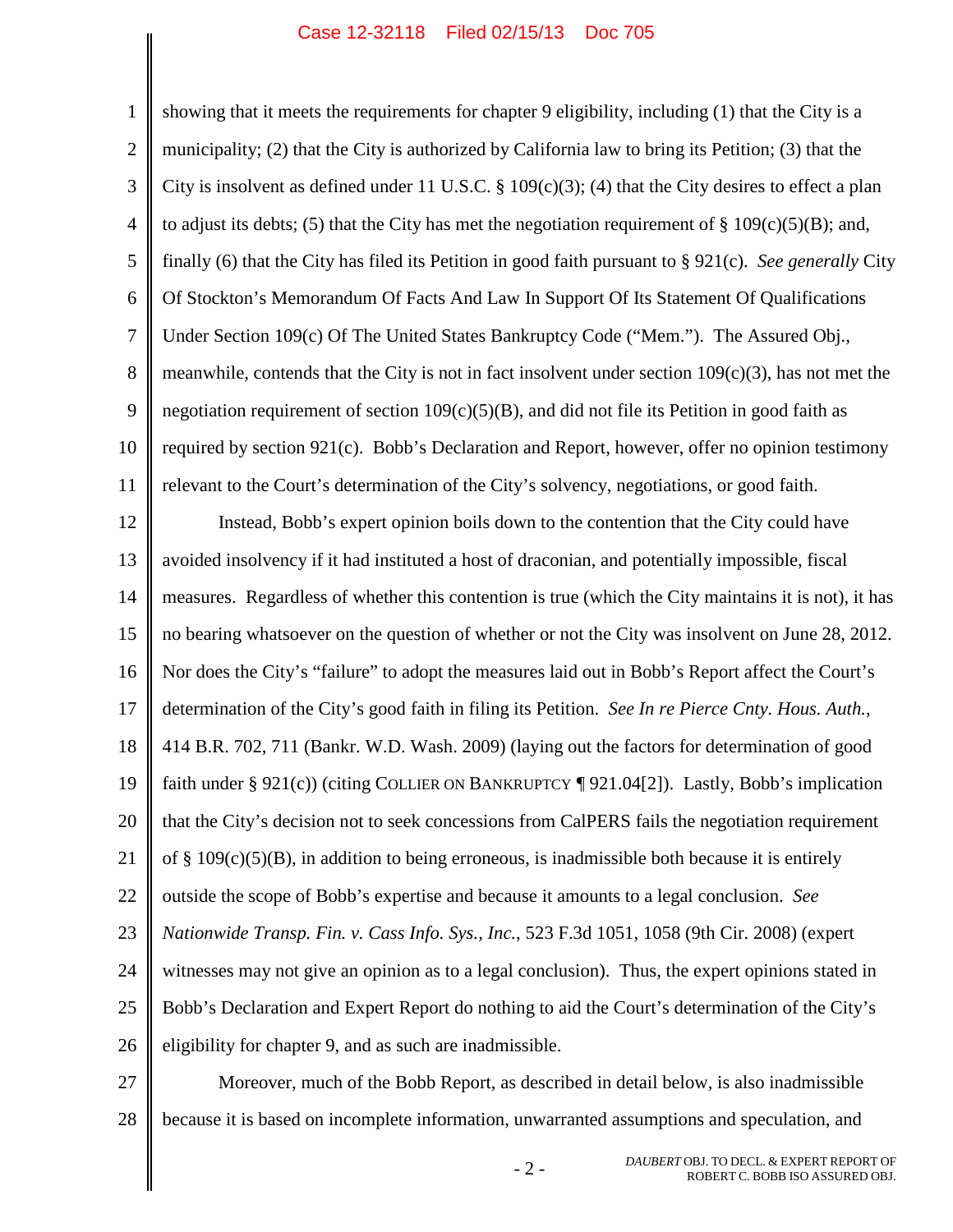|              | Case 12-32110 Filed 02/13/13 DOC 703                                                                                                                                 |  |
|--------------|----------------------------------------------------------------------------------------------------------------------------------------------------------------------|--|
| $\mathbf{1}$ | flawed methodologies. As such, these opinions fail the basic requirement of reliability laid out in                                                                  |  |
| 2            | FRE 702 and <i>Daubert</i> , and are inadmissible on that ground as well.                                                                                            |  |
| 3            | II.<br><b>OBJECTIONS</b>                                                                                                                                             |  |
| 4            | <b>Legal Standard</b><br>A.                                                                                                                                          |  |
| 5            | Federal Rule of Evidence 702 <sup>2</sup> provides:                                                                                                                  |  |
| 6            | A witness who is qualified as an expert by knowledge, skill,                                                                                                         |  |
| 7            | experience, training, or education may testify in the form of an<br>opinion or otherwise if:                                                                         |  |
| 8<br>9       | (a) the expert's scientific, technical, or other specialized<br>knowledge will help the trier of fact to understand the evidence<br>or to determine a fact in issue; |  |
| 10           | (b) the testimony is based on sufficient facts or data;                                                                                                              |  |
| 11           | (c) the testimony is the product of reliable principles and                                                                                                          |  |
| 12           | methods; and                                                                                                                                                         |  |
| 13           | (d) the expert has reliably applied the principles and methods to<br>the facts of the case.                                                                          |  |
| 14           | Fed. R. Evid. 702. Thus, in order for an expert's opinion to be admissible as evidence, the expert                                                                   |  |
| 15           | must be qualified to render such an opinion, the opinion must be helpful to the trier of fact, and                                                                   |  |
| 16           | the opinion must be reliable (based on sufficient facts, reliable principles, and reliable application                                                               |  |
| 17           | of those principles).                                                                                                                                                |  |
| 18           | Trial courts have broad discretion in deciding whether to admit or exclude expert                                                                                    |  |
| 19           | testimony under FRE 702. General Elec. Co., 522 U.S. at 141-42; see also In re Cloobeck, BAP                                                                         |  |
| 20           | NV-06-1165-BSN, 2007 WL 7535051 (B.A.P. 9th Cir. May 2, 2007). However, a trial court                                                                                |  |
| 21           | must exercise its gate keeping function for expert opinion evidence, and any determination of                                                                        |  |
| 22           | reliability should be made on the record. See White v. Ford Motor Co., 312 F.3d 998, 1007 (9th                                                                       |  |
| 23           | Cir. 2002) opinion amended on denial of reh'g, 335 F.3d 833 (9th Cir. 2003) (holding that                                                                            |  |
| 24           | Daubert and Kumho Tire "require that the judge apply his gatekeeping role under Daubert to all                                                                       |  |
| 25           | forms of expert testimony"); Elsayed Mukhtar v. California State Univ., Hayward, 299 F.3d                                                                            |  |
| 26           | 1053, 1066 (9th Cir. 2002) amended sub nom. Mukhtar v. California State Univ., Hayward,                                                                              |  |
| 27           |                                                                                                                                                                      |  |
| 28           | $2$ The Federal Rules of Evidence are made applicable to cases under the Bankruptcy Code by Rule of Bankruptcy                                                       |  |

<span id="page-6-6"></span><span id="page-6-3"></span>Procedure 9017.

<span id="page-6-5"></span><span id="page-6-4"></span><span id="page-6-2"></span><span id="page-6-1"></span><span id="page-6-0"></span><sup>&</sup>lt;sup>DAUBERT</sup> OBJ. TO DECL. & EXPERT REPORT OF - 3 - *DAUBERT* OBJ. TO DECL. & EXPERT REPORT OF ROBERT C. BOBB ISO ASSURED OBJ.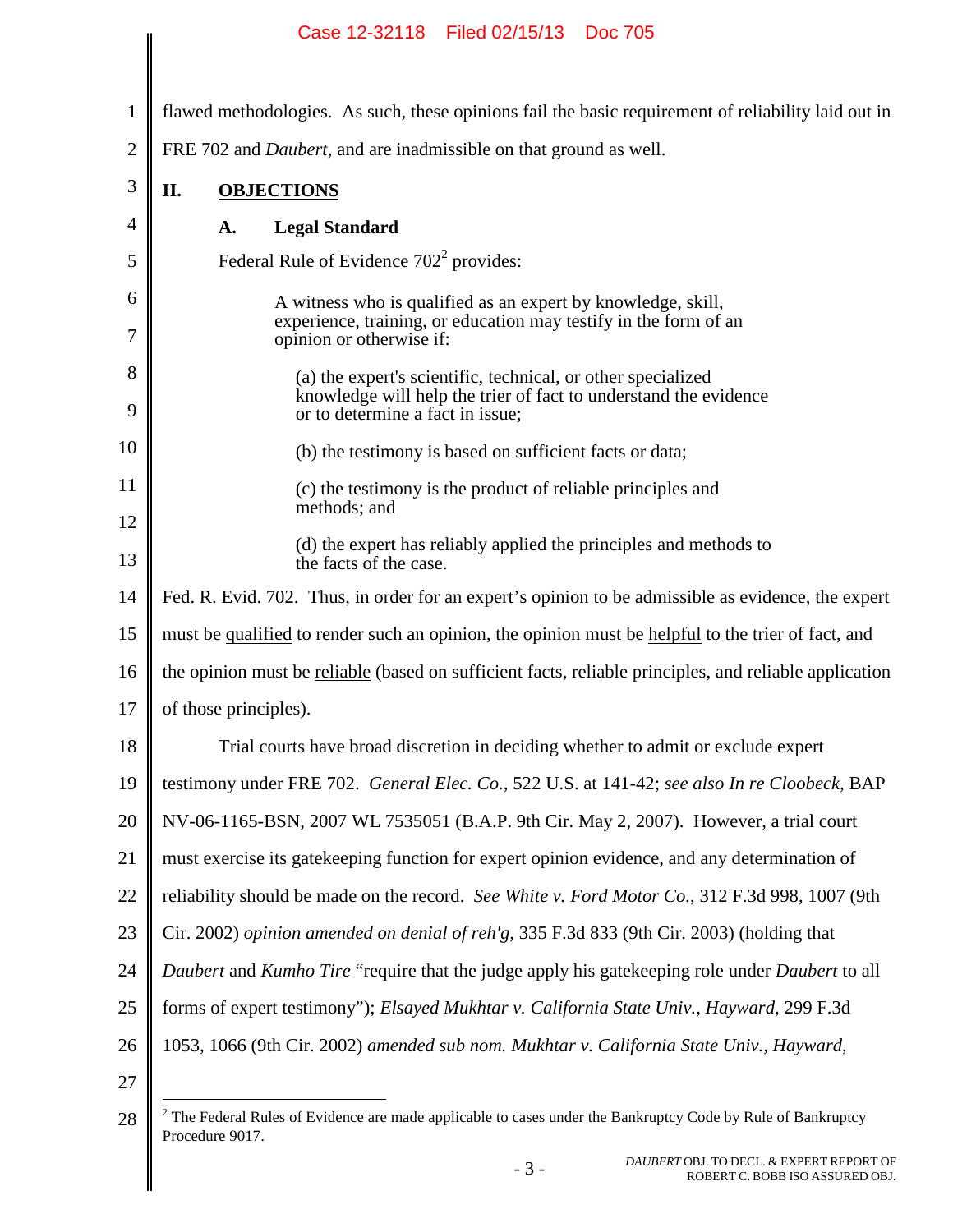2 319 F.3d 1073 (9th Cir. 2003) ("*Kumho* and *Daubert* make it clear that the court must, on the record, make *some* kind of reliability determination.").

3

4

1

### <span id="page-7-1"></span><span id="page-7-0"></span>**B. The Expert Testimony In The Bobb Declaration And Bobb Report Is Irrelevant To The Question Of The City's Eligibility For Chapter 9 And Is Inadmissible As Unhelpful To The Court.**

5 6 7 8 9 10 11 12 13 In order to be admissible, expert testimony must be helpful to the trier of fact. *Daubert*, 509 U.S. at 591; *Stilwell v. Smith & Nephew, Inc.*, 482 F.3d 1187, 1192 (9th Cir. 2007); *Kumho Tire*, 526 U.S. at 156. Specifically, expert evidence or testimony must "assist the trier of fact to understand the evidence or to determine a fact in issue." *Daubert*, 509 U.S. at 591. Where expert testimony does not touch on the questions actually at issue in a case, such testimony is necessarily unhelpful to the Court. *Id*. ("Expert testimony which does not relate to any issue in the case is not relevant and, ergo, non-helpful.") (quoting 3 Weinstein & Berger ¶ 702[02], p. 702–18). Expert opinion testimony which fails this basic test of relevance is inadmissible. *Id.*; *Stilwell*, 482 F.3d at 1192; *United States v. Redlightning*, 624 F.3d 1090, 1123 (9th Cir. 2010).

<span id="page-7-4"></span><span id="page-7-3"></span><span id="page-7-2"></span>14 15 16 17 18 19 20 The expert opinions offered in the Bobb Declaration and Bobb Report are not helpful to the Court, because they are irrelevant to the issues before the Court. The Assured Obj. raises three challenges to the City's Eligibility Petition: first, that the City is not insolvent under section 109(c)(3) of the Bankruptcy Code; second, that the City did not satisfy the negotiation requirement of section  $109(c)(5)(B)$ ; and third, that the City did not file its Petition in good faith, as required by section 921(c). However, Bobb's expert testimony does not touch on *any* of these issues.

<span id="page-7-5"></span>21 22 23 24 25 26 27 28 The foundational opinion asserted by Bobb is that the City "failed to take the steps expected of a financially distressed city and did not consider various reductions and revenue enhancement measures that would have enabled it to avoid the chapter 9 filing." Bobb Declaration, ¶ 4. Bobb attempts to support this position with an Expert Report that lists various fiscal measures he contends the City could have taken in order to prevent insolvency. However, none of the opinions proffered by Bobb in his Declaration or Report support his ultimate conclusion that the City "cannot make the showing that it was insolvent when it filed for chapter 9 relief at the end of June 2012." Bobb Declaration, ¶ 9, Bobb Report, at 2-3. The fact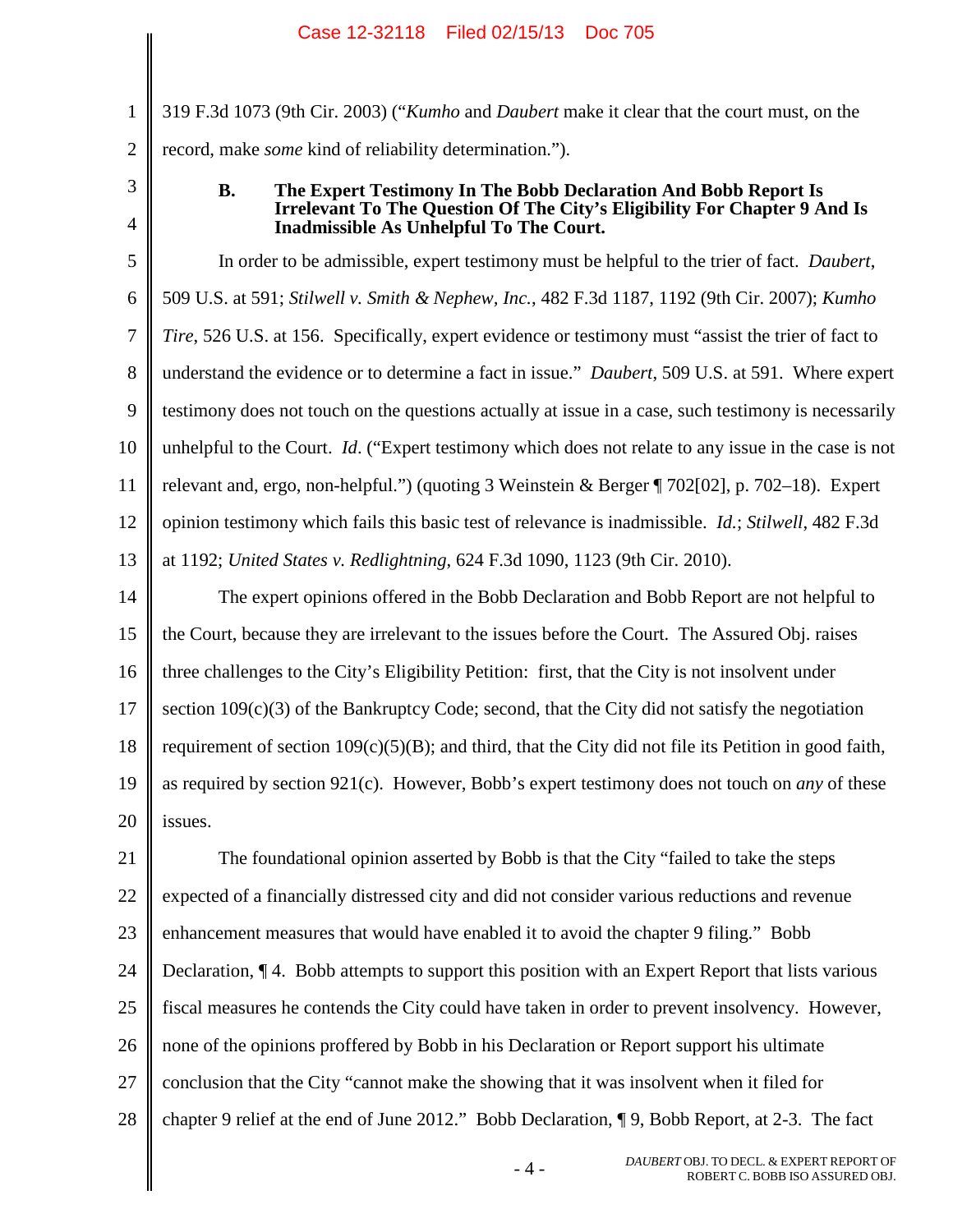1 2 3 that the City did not undertake to implement the alternative budget proposed by Bobb, $3$  even assuming it could have been carried out, has no bearing whatsoever on the question of whether the City was insolvent as of the filing of its Petition.

- <span id="page-8-0"></span>4 5 6 7 8 9 10 11 12 13 In fact, Bobb's Report implicitly acknowledges that the City *was* insolvent on June 28, 2012 under section 109(c)(3). The Bobb Report relies upon a September 12, 2011 memorandum from then-City Chief Financial Officer Susan Mayer stating that "[f]inancial planning and reporting failures have misrepresented the City's condition and left the City at the brink of insolvency." Bobb Report, at pp.  $16-17<sup>4</sup>$  $16-17<sup>4</sup>$  $16-17<sup>4</sup>$  Bobb also admits in his deposition that he has "no reason to dispute" the City's claims that it was "service-delivery insolvent," "general fund insolvent," and "cash insolvent." Deposition Transcript of Robert C. Bobb, January 25, 2013 ("Bobb Depo."), at 96:12-97:6. Bobb also contends that if the City had "moved aggressively with the menu of options" he has presented, "the City would not be insolvent." Bobb Depo., at 129:6- 9. This of course concedes that the City was insolvent as of the filing of its Petition.
- 14 15 16 17 18 19 20 Thus, Bobb's expert testimony, which focuses solely on what he believes the City should have done leading up to the filing of its Petition, is completely irrelevant to the determination of whether the City is actually insolvent.<sup>[5](#page-8-3)</sup> Rather, it serves only to support Assured's misguided assertion that the City "has budgeted itself into insolvency." *See* Assured Obj., at 8. This argument misses the point, as the question posed by section  $109(c)(3)$  is whether the City was insolvent on June 28, 2012, not how it got there. As such, Bobb's expert testimony is unhelpful on the issue of solvency.
- 21 22 23 Bobb's testimony is also irrelevant to the question of the City's good faith in filing its Petition. Even if it is assumed that the expense and revenue measures laid out in the Bobb Report were plausible and could have saved the City from insolvency had they been implemented
- 24

<span id="page-8-1"></span><sup>25</sup> 26 <sup>3</sup> This alternative budget model is included in the Expert Report of Nancy Zielke, which is Exhibit B to the Declaration Of Nancy L. Zielke In Support Of Assured Guaranty Corp. And Assured Guaranty Municipal Corp. To Debtor's Chapter 9 Petition And Statement Of Qualifications.

<span id="page-8-3"></span><span id="page-8-2"></span><sup>27</sup>  $4$  The Bobb Report contains two sets of page numbers. Citations in this objection are to the top number. <sup>5</sup> Moreover, to the extent that Bobb's Declaration and Report do no more than second guess the City's decisions, this is not a proper subject for the Court's determination. *See* City of Stockton's Reply to Objections to its Statement of

<sup>28</sup> Qualifications Under Section 109(c) of the United States Bankruptcy Code, at 3, 12-13, 37.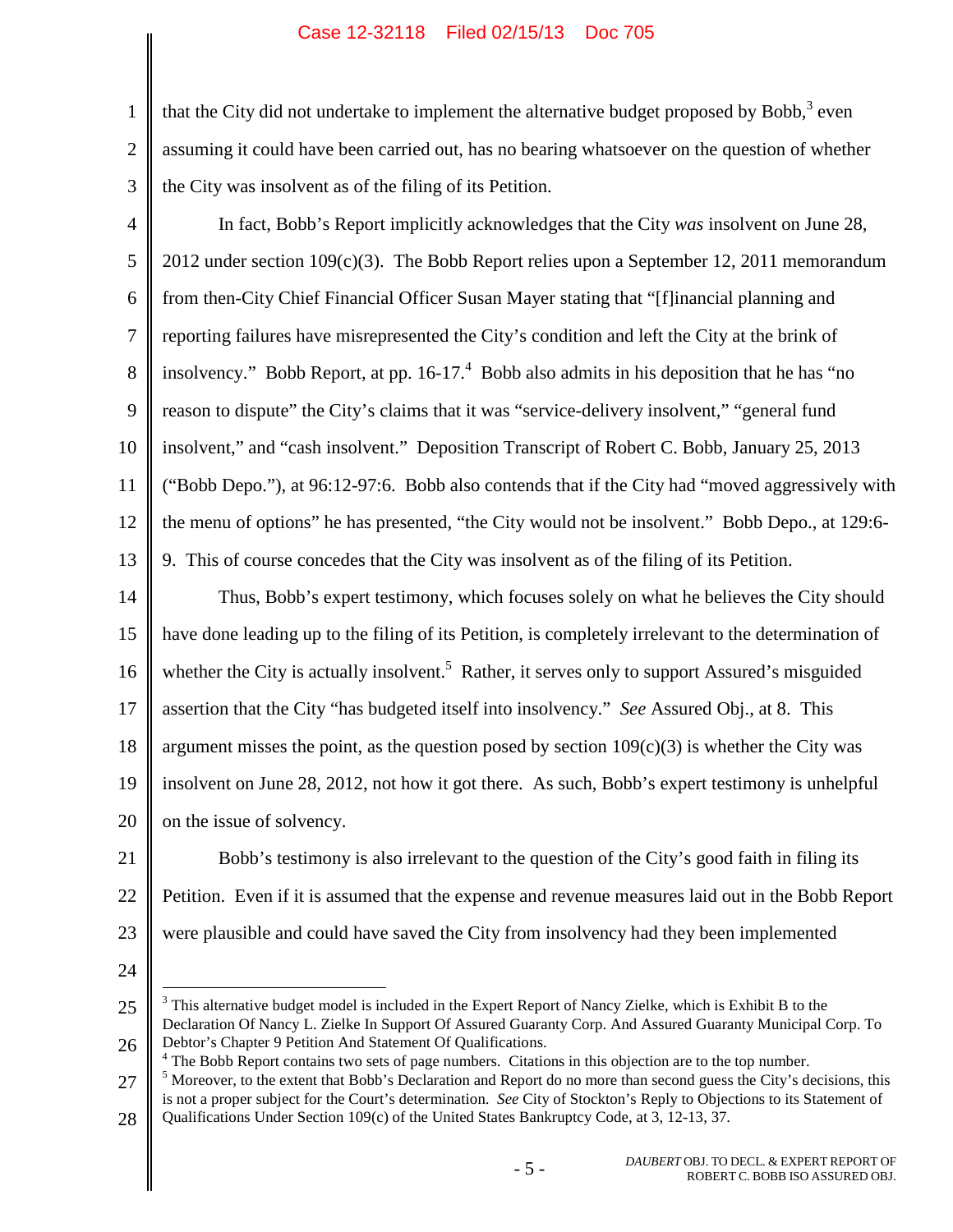$\left| \right|$ 

 $\overline{\phantom{a}}$ 

<span id="page-9-3"></span><span id="page-9-2"></span><span id="page-9-1"></span><span id="page-9-0"></span>

| $\mathbf{1}$   | months before the filing of the City's Petition, Bobb's Declaration and Report make no showing                                                                    |  |
|----------------|-------------------------------------------------------------------------------------------------------------------------------------------------------------------|--|
| $\overline{2}$ | that the City did not believe in good faith that it had to file for chapter 9 relief as of June 28,                                                               |  |
| 3              | 2012. Not only does Bobb ignore the numerous and substantial actions which the City did take in                                                                   |  |
| $\overline{4}$ | an attempt to stave off insolvency, but he also fails to consider whether the City had good reason                                                                |  |
| 5              | not to take the extreme steps suggested in the Bobb Report. The Bobb Declaration and Bobb                                                                         |  |
| 6              | Report are thus irrelevant to the issues currently before the Court and, it follows, will not aid the                                                             |  |
| 7              | Court in its determination of these issues. Because the Bobb Report and Declaration fail the                                                                      |  |
| 8              | "helpfulness" requirement of <i>Daubert</i> and FRE 702, they are inadmissible in their entirety.                                                                 |  |
| 9              | <b>Bobb's Opinion That The City Should Have Sought Further Concessions</b><br>$\mathbf{C}$ .<br>From CalPERS Is Inadmissible As To The City's Satisfaction Of The |  |
| 10             | Negotiation Requirement of $\S 109(c)(5)(B)$ Because It Is A Legal Conclusion.                                                                                    |  |
| 11             | Bobb includes among his criticisms of the City that it has "failed to engage its largest                                                                          |  |
| 12             | creditor, CalPERS, in discussions about reducing the City's outstanding pension obligations."                                                                     |  |
| 13             | Bobb Declaration, 16; see also Bobb Report, at 23-24. While Bobb does not expressly say so,                                                                       |  |
| 14             | this statement appears to implicitly support Assured's contention that the City has not satisfied                                                                 |  |
| 15             | the negotiation requirement of section $109(c)(5)(B)$ because it did not negotiate with CalPERS for                                                               |  |
| 16             | additional concessions. See Assured Obj., at pp. 26-28. To the extent that this portion of Bobb's                                                                 |  |
| 17             | expert testimony is meant to apply to the City's satisfaction of its negotiation requirement, it is                                                               |  |
| 18             | inadmissible for two reasons: First, because it is an improper legal conclusion, and second,                                                                      |  |
| 19             | because such an opinion goes beyond Bobb's expertise.                                                                                                             |  |
| 20             | Expert opinion testimony is not admissible where it amounts to a legal conclusion.                                                                                |  |
| 21             | <i>Nationwide Transp. Fin.</i> , 523 F.3d at 1058. Whether or not the City has satisfied section                                                                  |  |
| 22             | $109(c)(5)(B)$ is a legal question, and is thus solely within the province of the Court. Moreover,                                                                |  |
| 23             | expert opinion testimony is only admissible when the expert is sufficiently qualified to render                                                                   |  |
| 24             | such an opinion. See United States v. Lukashov, 694 F.3d 1107, 1115 (9th Cir. 2012); Primiano                                                                     |  |
| 25             | v. Cook, 598 F.3d 558, 563 (9th Cir. 2010). Despite his other qualifications, Bobb is not qualified                                                               |  |
| 26             | to render a legal opinion on the necessity of seeking concessions from CalPERS in order for the                                                                   |  |
| 27             | City to satisfy its negotiation requirement. Bobb's testimony as to the City's negotiations with                                                                  |  |
| 28             | CalPERS is thus inadmissible on the question of the negotiation requirement.                                                                                      |  |
|                | DAUBERT OBJ. TO DECL. & EXPERT REPORT OF<br>$-6-$<br>ROBERT C. BOBB ISO ASSURED OBJ.                                                                              |  |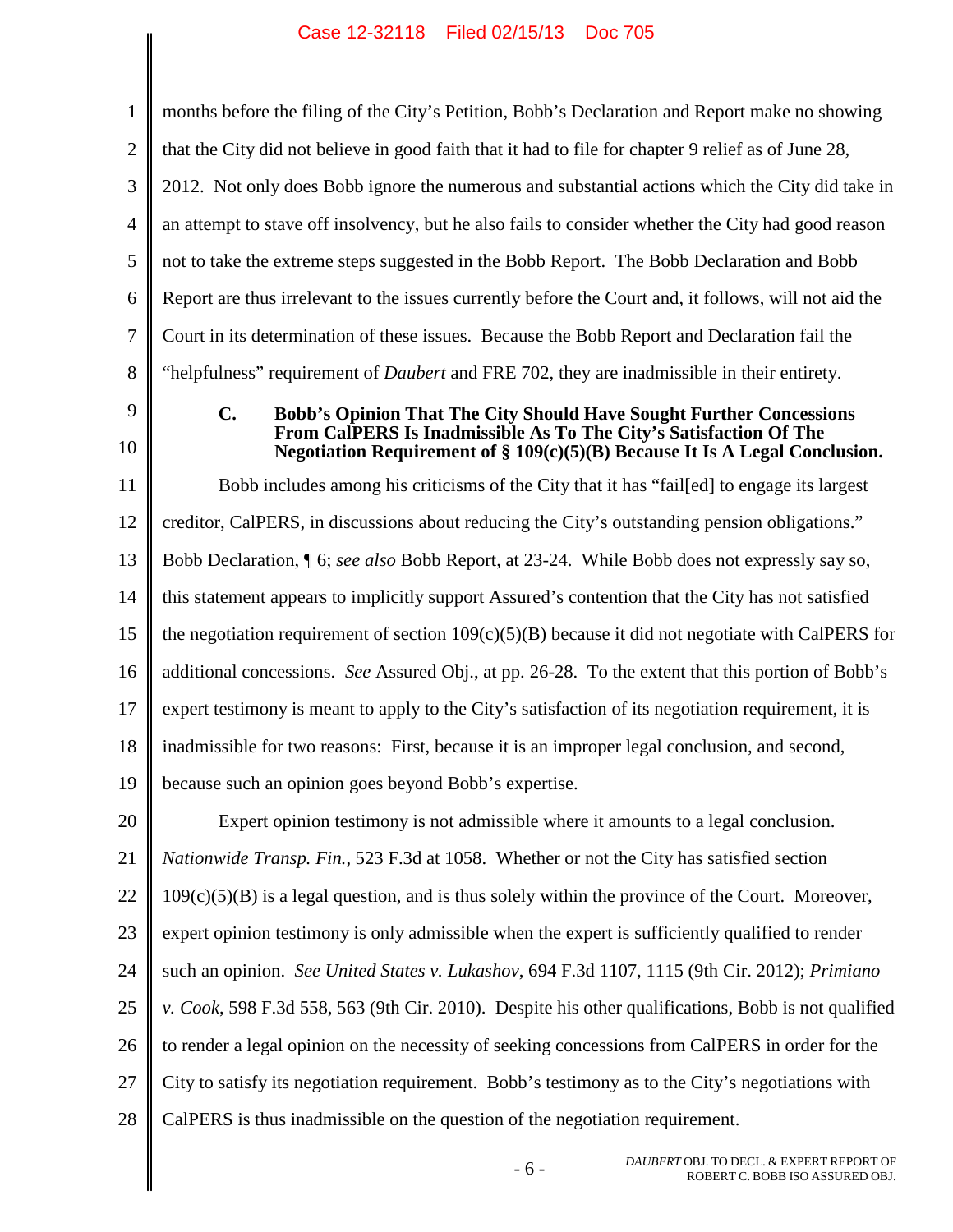# 2 3

4

1

### **D. Bobb's Expert Opinions As To Specific Proposals For Increasing Revenues And Cutting Costs Are Inadmissible Because They Are Not Sufficiently Reliable.**

## 1. The Bobb Report Offers No Support For The Assumption That The City Could Have Successfully Passed Multiple New Tax Increases and Fees.

5 6 7 8 9 10 11 12 13 14 15 The "Alternative Model" adopted by the Bobb Report assumes that the City would be able to raise millions of dollars in additional revenues by passing multiple new tax measures and fees. These include a local retail sales tax increase of 0.5 percent, a 2 percent increase in the utility user tax, a 2 percent increase in a transient occupancy tax, a \$48 parcel tax, new emergency service cost recovery fees, a 911 fee, and a countywide library sales tax. Bobb Report, at 32-40. However, Bobb provides no support whatsoever for the assumption that the City would be able to successfully pass all of these new taxes and fees. Nor did Bobb undertake any polling or perform any feasibility analysis of the likelihood that the tax increases would be passed upon a required vote by the City's citizens. Bobb Depo., at 199:20-200:12. Instead, Bobb relies only upon the surveys performed by the City itself (which the Court does not need an expert's assistance to read).

<span id="page-10-1"></span><span id="page-10-0"></span>16 17 18 19 20 21 22 23 24 25 26 In order to be deemed reliable, expert testimony must be "supported by appropriate validation – *i.e.*, good grounds." *Daubert*, 509 U.S. at 590. An expert opinion must be more than a bald assertion without support, and expert opinions that lack a factual basis and are based on speculation or conjecture are inadmissible. *Guidroz-Brault v. Missouri Pac. R. Co.*, 254 F.3d 825, 829 (9th Cir. 2001) (expert testimony may not include "unsupported speculation and subjective beliefs."); *California ex rel. Brown v. Safeway, Inc.*, 615 F.3d 1171, 1181 (9th Cir. 2010) *on reh'g en banc sub nom. California ex rel. Harris v. Safeway, Inc.*, 651 F.3d 1118 (9th Cir. 2011) (expert testimony inadmissible where expert testified a result was "plausible" and "likely" but "admitted that he had done no analysis"). <sup>[6](#page-10-3)</sup> This is precisely the case with Bobb's testimony that the City could avoid bankruptcy in part by passing several new taxes and fees. It is easy for Bobb to simply assume the passage of several tax increases and then claim that such

<span id="page-10-3"></span>27

<span id="page-10-2"></span><sup>28</sup>  $6$  Expert testimony which is the product of speculation or unsupported assumptions is also inadmissible as unhelpful to the trier of fact. *See In re Air Disaster at Lockerbie Scotland on Dec. 21, 1988*, 37 F.3d 804 (2d Cir. 1994) ("Expert opinions are excluded as unhelpful if based on speculative assumptions or unsupported by the record.").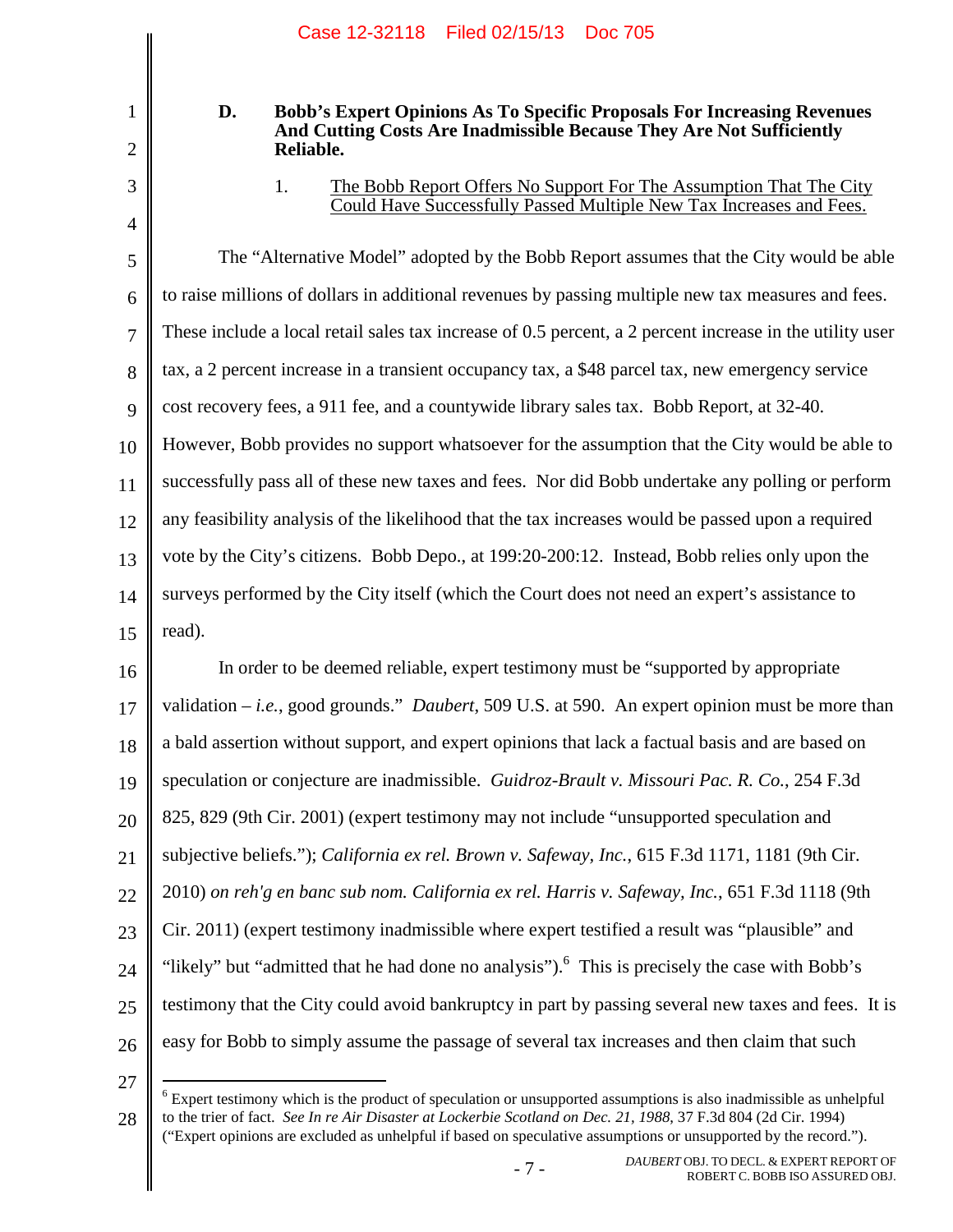2 3 increases would balance the City's budget, but these assumptions are useless without some analysis of the likelihood they could actually be put into action. It is not sufficient for an expert to simply "pick a number" and add it to the total.

- 4 5 6 7 8 9 10 11 Bobb did not perform any investigation or analysis into the plausibility of enacting the tax increases his Report demands. In fact, he acknowledged that he is not aware of any city ever putting more than one revenue measure on a ballot at one time. Bobb Depo., at 42. Nor did he undertake any analysis into the potential ramifications of such tax increases (for instance, whether an increased transient occupancy tax might lead to lower hotel usage, or whether an increased sales tax would lead to loss of sales to neighboring municipalities). Bobb's Declaration and Report are thus devoid of any support whatsoever for his opinions regarding ways the City could have passed new taxes and fees, or otherwise increased its revenues.
- 12 13 14 15 16 17 18 Moreover, even if the City was able to pass Bobb's laundry list of tax measures, there is no analysis as to whether such measures would have taken effect in time to prevent the City's insolvency. The additional revenues from these measures would not have been received by the City immediately, but instead would have come in over the course of the year as new taxes were implemented. Thus, even if the City had passed all of these new taxes during the prior fiscal year, it is not clear that this would have been enough to prevent insolvency at beginning of fiscal year 2012/2013.
- 19 20 21 22 Thus, the opinions in the Bobb Report pertaining to proposed methods by which the City should have sought to increase its revenues are speculative, unsupported assumptions. They lack sufficient underlying facts and data, and are not the product of applying reliable principles and methods, as required by FRE 702. As such, they are not reliable and are therefore inadmissible.
- 23

24

1

## 2. The Bobb Report Provides No Independent Analysis Of The Feasibility Of Its Proposed Budget Cuts.

25 26 27 28 Similar to its suggestions for revenue increases, the Bobb Report provides no independent analysis of the feasibility of its many proposed budget cuts and cost-reduction measures. Most notably, the Bobb Report opines that the City should have implemented an across-the-board reduction of 15% for department budgets, "restructured" (read: reduced) its employee personnel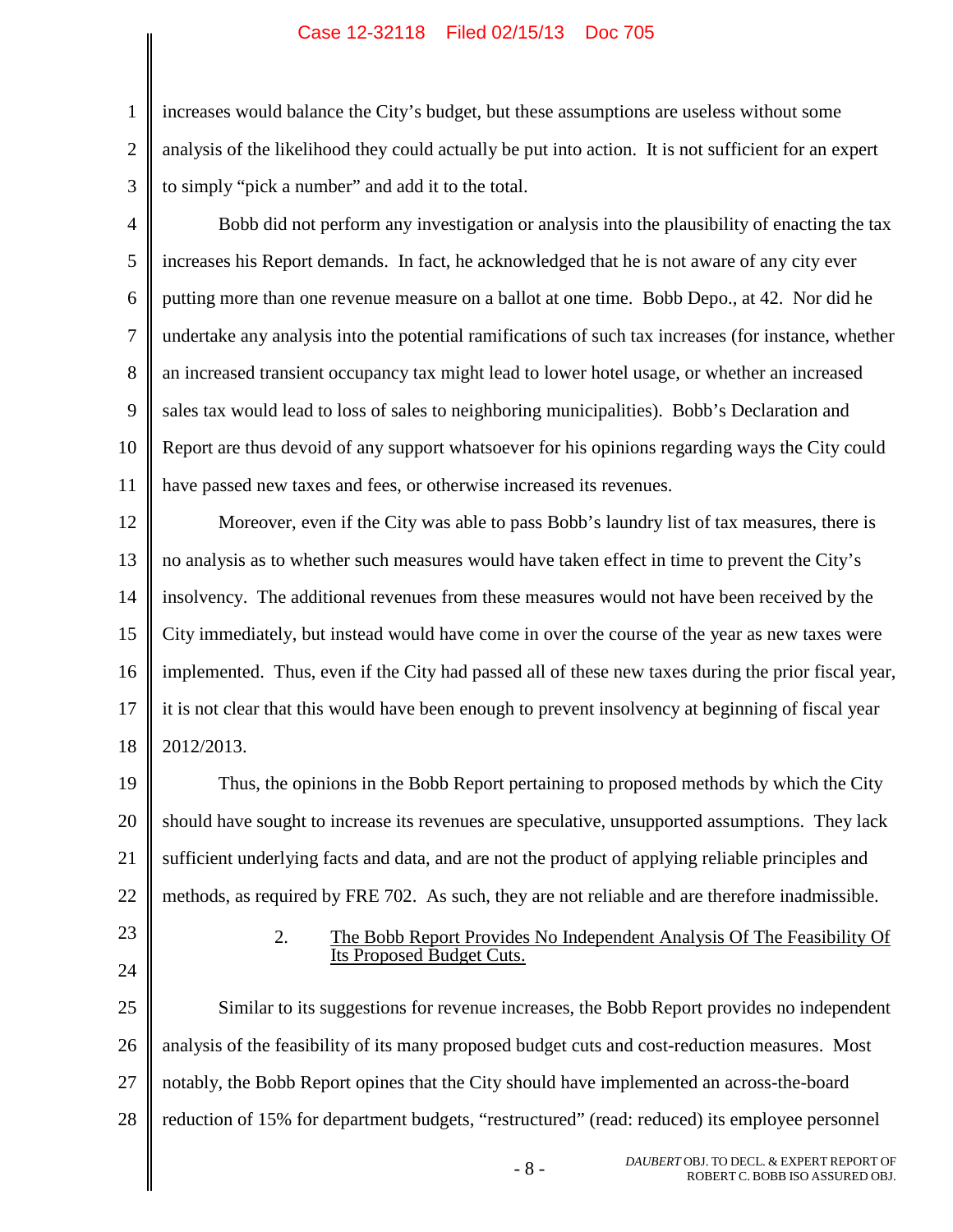3 4 and benefits (including requiring current employees to begin contributing 25% for their health care and reducing retiree medical benefits), and sought to consolidate or privatize City services.<sup>[7](#page-12-0)</sup> Bobb Report, at 41-45. The Bobb Report offers no analysis or substantiating information to support the feasibility of such cuts. $8<sup>8</sup>$ 

5 6 7 8 9 10 11 12 13 14 15 16 17 18 19 20 21 Bobb provides no analysis of the plausibility or impact of requiring the City to further reduce its department budgets by 15 percent, above and beyond the drastic reductions the City has already made. This proposal is thus meaningless, as it lacks any context to demonstrate whether such a strategy would have ultimately been beneficial to the City, or even possible in the first place. The Bobb Report also eschews any discussion as to the plausibility of lowering employee and retiree benefits. In fact, with regards to pensions and retiree medical benefits, Bobb has conceded that he is not a pension expert, and that he performed essentially no analysis of the City's ability to reduce retiree medical benefits. Bobb Depo., at 195-199. Similarly, Bobb offers no support for his opinion that the City could have consolidated and/or privatized some of its services. In fact, the entirety of Bobb's opinion on this issue is that the City should consolidate or outsource its police and fire services because it has been done elsewhere. *See* Bobb Report at 25- 26, 45 (mentioning Camden and Kalamazoo). He provides no analysis as to whether such a proposal would be workable in Stockton's specific situation. In fact, the Bobb Report notes that some jurisdictions considering these options have cited a "multitude" of potential problems. *See* Bobb Report, at 26. Rather than consider these problems or analyze their possible impact on Stockton, Bobb merely dismisses these concerns as "standard bureaucratic reasons for not taking action." *Id.*

22 23 24 25 Bobb's Report also fails to consider the administrative costs and delays inherent in enacting its various proposals. In many cases, passing cost cutting measures or revenue increases would take time, money, and political capital that the City simply did not have. Without considering potential limitations on the City's ability to implement his proposals, Bobb cannot

26

1

2

<span id="page-12-0"></span><sup>27</sup> 28  $<sup>7</sup>$  It is telling that the alternative budget supported by the Bobb Report at no point considers a restructuring of the</sup> City's bond debt, which would include the City's debt to Bobb's client, Assured. Bobb Depo., at 48:24-49:4. <sup>8</sup> Ironically, the Bobb Report frequently calls out the City for failing to investigate or conduct feasibility analyses of numerous options, yet itself provides no such analysis. *See, e.g.* Bobb Report, at 24-25.